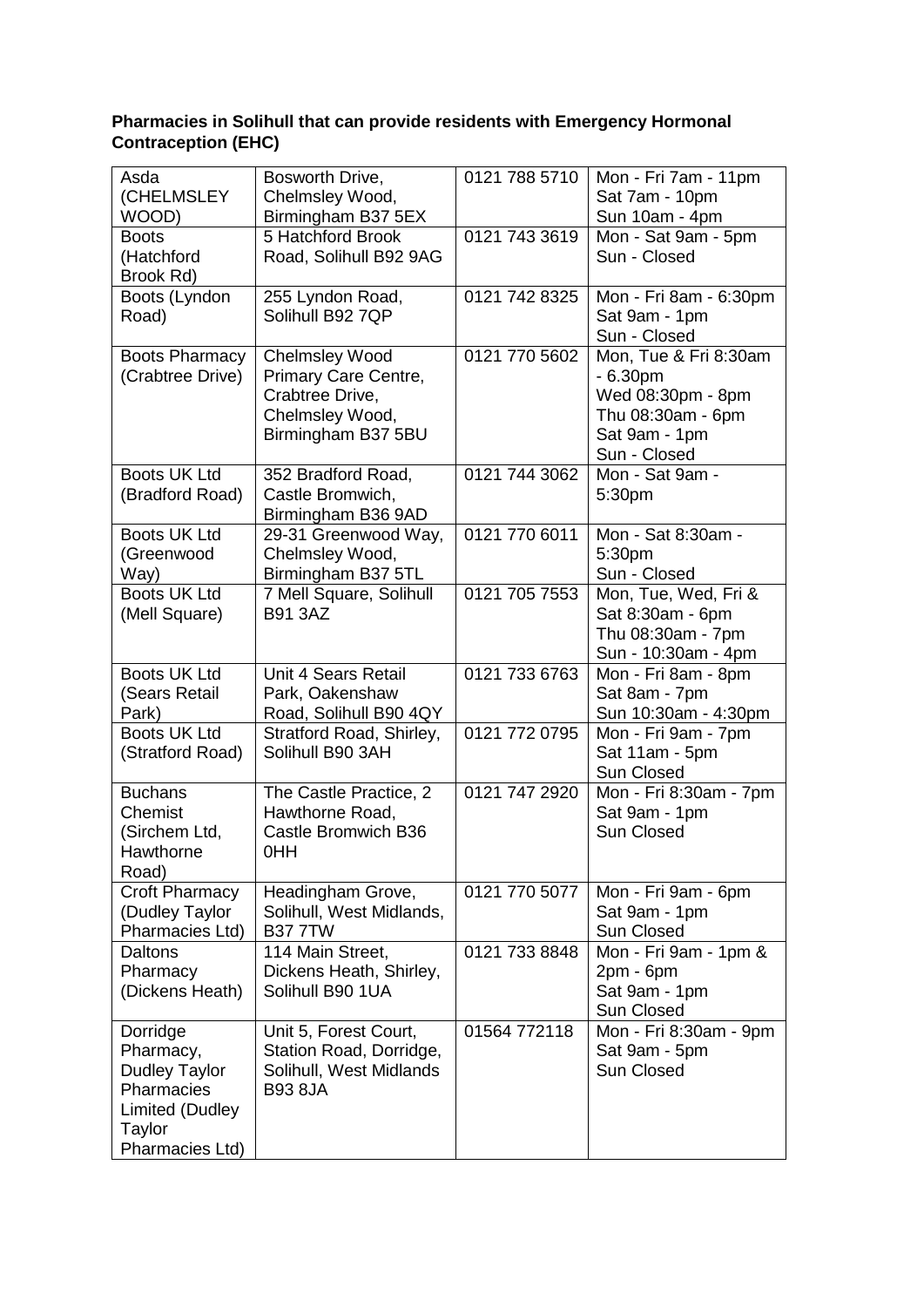| Dovehouse<br>Pharmacy (WM<br><b>Browns</b>              | 351 Warwick Road,<br>Olton, Solihull B91 1BQ                                                 | 0121 706 1390 | Mon - Fri 8am - 8pm<br>Sat 9am - 5:30pm<br>Sun Closed                           |
|---------------------------------------------------------|----------------------------------------------------------------------------------------------|---------------|---------------------------------------------------------------------------------|
| Kinghurst Ltd)                                          |                                                                                              |               |                                                                                 |
| <b>Dudley Taylor</b><br>Pharmacy<br>(Cheswick<br>Green) | 12 Cheswick Way,<br>Cheswick Green,<br>Shirley, Solihull B90<br>4JA                          | 01564 702210  | Mon - Fri 9am - 6:15pm<br>Sat 9am - 1pm<br><b>Sun Closed</b>                    |
| <b>Gospel Lane</b><br>Pharmacy                          | Gospel Lane, Olton,<br>Birmingham B27 7AJ                                                    | 0121 706 1441 | Mon - Fri 9am - 6:30pm<br>Sat 9am - 1pm                                         |
|                                                         |                                                                                              |               | Sun Closed                                                                      |
| <b>Haslucks Green</b><br>Pharmacy                       | 130 Haslucks Green<br>Road, Shirley B90 2EH                                                  | 0121 744 1471 | Mon - Fri 9am - 6:30pm<br>Sat 9am - 1pm<br>Sun Closed                           |
| Late Night Yew<br><b>Tree Pharmacy</b>                  | 49 Yew Tree Lane,<br>Elmdon Heath, Solihull,<br><b>B91 2NX</b>                               | 0121 709 4910 | Mon - Sat 7am -<br>7:30pm Sun 9am - 5pm                                         |
| LloydsPharmacy<br>(1 Ashley Drive)                      | 1 Ashley Drive, Balsall<br>Common, Coventry<br>CV777RW                                       | 01676 532209  | Mon - Fri 9am - 6pm<br>Sat & Sun Closed                                         |
| LloydsPharmacy<br>(Chester Road)                        | 335 Chester Road,<br>Castle Bromwich,<br>Birmingham B36 0JG                                  | 0121 747 2386 | Mon - Fri 9am - 7pm<br>Sat 9am - 5:30pm<br>Sun Closed                           |
| LloydsPharmacy<br>(The Green)                           | 1 The Green, Meriden,<br>Coventry CV7 7LN                                                    | 01676 522722  | Mon - Fri 9am - 6pm<br>Sat 9am - 5pm<br>Sun Closed                              |
| LloydsPharmacy<br>(Union Road)                          | 5 Union Road, Shirley,<br>Solihull B90 3BT                                                   | 0121 744 1219 | Mon - Fri 9am - 7pm<br>Sat 9am - 5:30pm<br>Sun Closed                           |
| LloydsPharmacy<br>(Yew Tree)                            | 59 Yew Tree Lane,<br>Solihull B91 2NX                                                        | 0121 705 1784 | Mon - Fri 9am - 7pm<br>Sat 9am - 5:30pm<br>Sun Closed                           |
| LloydsPharmacy<br>in Sainsburys<br>(Marshall Lake)      | J Sainsbury Store, 545<br>Stratford Road, Shirley,<br>Solihull B90 4AJ                       | 0121 745 6715 | Mon - Fri 8am - 9pm<br>Sat 8am - 8pm<br>Sun 10:30am - 4:30pm                    |
| <b>MR Pharmacy</b><br>(Shelly<br>Shopping<br>Centre)    | <b>Shelly Shopping</b><br>Centre, Unit 6<br>Farmhouse Way,<br>Monkspath, Solihull B90<br>4EH | 0121 704 4485 | Mon - Fri 9am - 6:15pm<br>Sat 9am - 1pm<br>Sun Closed                           |
| Northbrook Ltd.<br>(Adam Myers<br>Ltd                   | Northbrook Health<br>Centre, 93 Northbrook<br>Road, Shirley, Solihull<br><b>B90 3LX</b>      | 0121 745 8558 | Mon - Fri 9am - 6:15pm<br>Sat Closed<br><b>Sun Closed</b>                       |
| <b>Olton Pharmacy</b>                                   | 159 Warwick Road,<br>Olton, Solihull B92 7AR                                                 | 0121 706 0775 | Mon - Thu 9am -<br>6:30pm<br>Fri 8:30am - 6:30pm<br>Sat 9am - 2pm<br>Sun Closed |
| Saydon<br>Pharmacy<br>(Green Lane)                      | 156 Green Lane, Castle<br>Bromwich, Birmingham<br><b>B36 0BU</b>                             | 0121 681 1122 | Mon - Fri 9am - 6:30pm<br>Sat 9am - 2pm<br>Sun Closed                           |